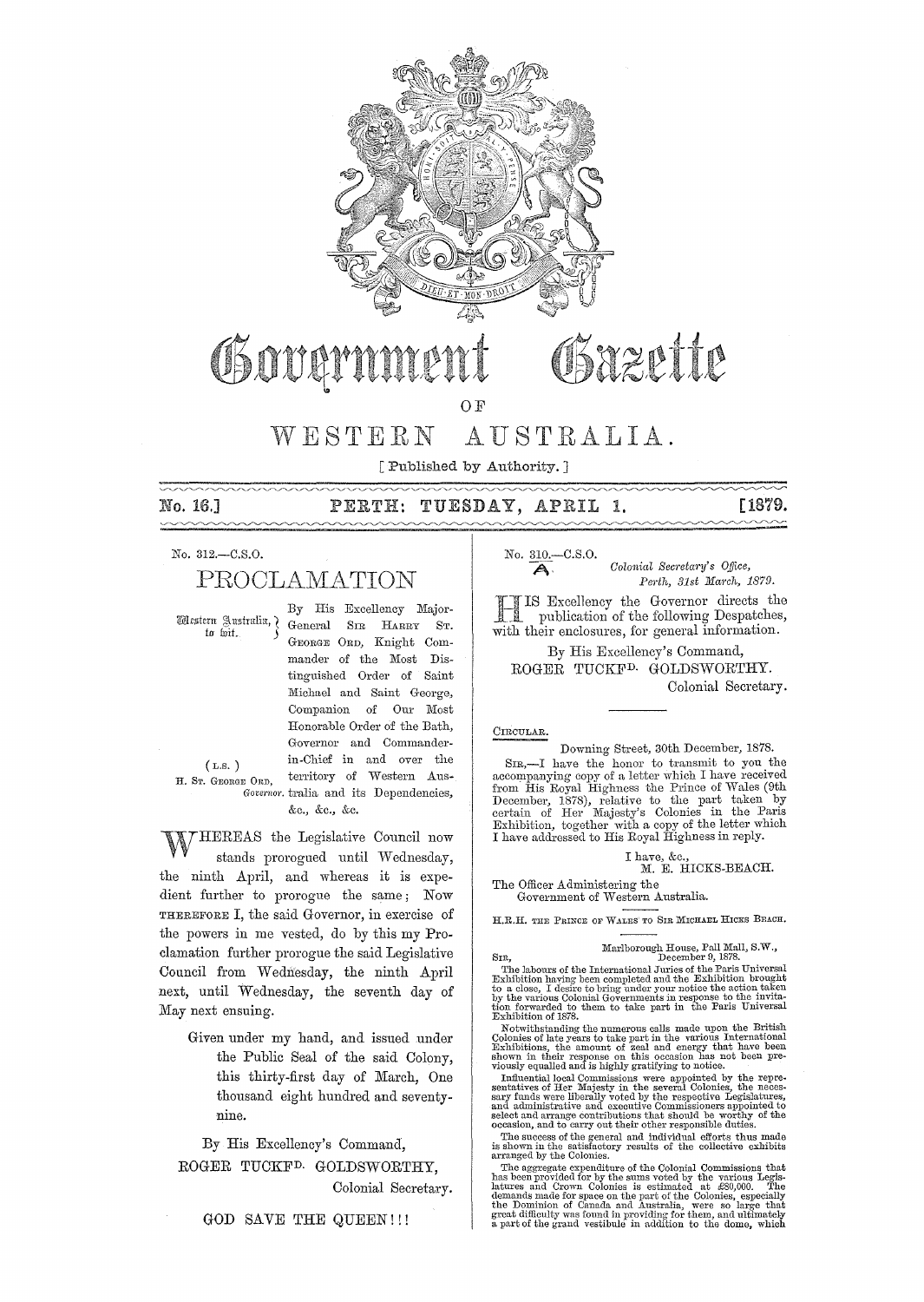was the post of honour alloted to the Indian Empire, was ceded to some of the smaller Colonies.

cease to some on the smaller colominion of Canada, which included all Her Majesty's possessions on the American Conditional, were carried out by Mr. Thomas Keefer, C.E., C.M.G.,  $\alpha_1$ ,  $\alpha_2$ ,  $\alpha_3$ ,  $\alpha_4$ , scale far s British America

British America.<br>
The cases and fittings of native woods were most effective<br>
The cases and striking, as were the enormous sections of Douglas pines<br>
sent from British Columbia. The woods and minerals, the<br>
products of the

the Ministers of Public Works and of Agriculture were also<br>the monured with diplomas and gold medals.<br>The African Colonies were represented by the Cape of Good<br>Hope, under the management of Mr. Spencer Todd, C.M.G.<br>and by

The Educational Class was also well filled with maps, drawings, specimens of printing and bookbinding, and interesting ethnological studies.

ethnological studies.<br>
Tenhaps one of the most striking exhibits from the Colonies<br>
Tenhaps one of the most striking exhibits from the Colonies<br>
was the representation made by Her Majesty's dependencies at<br>
the Antipodes. industry.

munstry.<br>
Mustery.<br>
New South Wales, the oldest Australian Colony, exhibited the<br>
magnitude of her natural resources in her splendid display of<br>
wool, for which she gained a grand prix; in her display of coal,<br>
with which

period of the Exhibition.<br>The energy and industry of the Colonists of Victoria is<br>remarkably shown by the great number and varied character<br>of her exhibits. Eopresentations of the enormous wealth<br>that of the energy of the

tary to the Commission.<br>The great natural resources of South Australia are shown by<br>lere rexhibits of wheat, wool, gold, copper, wine, and oil.<br>South Australia, as on some former occasions, received the<br>highest award for

Contractional has shown the variety and magnitude of her resources in a display of wool, sucar, minerals, pearl shell, and other articles of indigenous produce, which secured a large number of awards.

Concensional was represented by Mr. A. Macalister, C.M.G.,<br>Chairman of the Commission, the Agent General in London,<br>and by Mr. A. Hodgson, C.M.G.

and by mr. A. Hougson, C. m. G.<br>
Western Australia exhibited a small collection of general<br>
Western Australia exhibited a small collection of general<br>
products, but was exceedingly important in its splendid exhibit<br>
imperi

New Zealand, represented by Mr. T. P. Russell, sent only a<br>small collection.

state concolous. The International Juries have placed on record the merits of the above-mentioned Colonial Exhibitions by the number and importance of the medals and honorary rewards voted, which far exceed those granted a

The youngest of our British possessions, the Fiji Islands, was awarded several gold medals for the quality of its cotton.

Of the Eastern Colonies, Ceylon sent the finest collection of roduce, native manufactures, and jewellery ever yet ex-<br>ibited. These were arranged by Sir Charles P. Layard, hibited  $\overline{K}$ .C.M. $G$ .

The Straits Settlements, for the first time since their establishment as a separate Colonial Government, made an interesting respectative collection. Mauritius with its dependencies, the Septelells islands, represented by

and a gota mean for vamina.<br>The only West India Colonies which took part in the Exhibition were Jamaica, British Guiana, and Trinidad. The principal products shown were sugar, rum, coffee, and specimens of woods. Each of t

woods. Latter of these conduces galact a constantine number of medals indicating a fair average of excellence.<br>
Brinida by Dr. J. Court. These exhibits from Western Australia, Jamaica, the Straits Settlements. and Seychell

Considering that the number of exhibitors was more limited<br>the Colonies have carried away a larger proportion of medals than the mother country.

Taking advantage of the presence in Paris of a number of<br>gentlemen qualified by their personal experience to judge Colo-<br>hial produce I secured the services of the following Colonial<br>Commissioners upon the International Ju

| Mr. Thomas C. Keefer, C.E., C.M.G.<br>Dr. S. P. May<br>Mr. Alfred Selwyn, F.R.S., F.G.S.<br>Mr. W. E. Archambault                |          | The<br>Dominion.    |
|----------------------------------------------------------------------------------------------------------------------------------|----------|---------------------|
| The Hon. Edward Combes, C.M.G.<br>Professor Liversedge                                                                           |          | New South<br>Wales. |
| Mr. G. Collins Levey, C.M.G.                                                                                                     | $\cdots$ | Victoria.           |
| Mr. Josiah Boothby, C.M.G.                                                                                                       | .        | South Australia.    |
| Mr. Gustave Adam<br>$\begin{array}{c} \dots \\ \dots \\ \dots \end{array}$<br>Mr. Alphonse Lucas<br>$\cdots$<br>Mr. Edward Elias |          | Mauritius.          |
| Mr. Spencer Todd. C.M.G.<br><b>Carlos Committee</b>                                                                              |          | Cape of Good Hope   |

I am further glad to acknowledge the valuable services upon<br>the Jury of Mr. Colville Barclay, C.M.G., a well known officer<br>in the Colonial Office.

These gentlemen at the same time gave valuable assistance to the Juries of their respective classes, were watchful for the interests of the several Colonies that they represented, and no less careful for the interests of t

In conclusion, I desire to bring under your notice the copy of<br>In conclusion, I desire to bring under your notice the Colonies<br>which I had the pleasure of receiving at the British Embassy<br>during my last stay in Paris. In t

#### I have, &c.,

(Signed) ALBERT EDWARD, P.

The Right Hon.<br>
Sir Michael E. Hicks Beach, Bart., M.P.<br>
&c. &c. &c. &c.

Sir M. Hicks Beach to H.R.H. The Prince of Wales.

DOWNING STREET. December, 1878.

COPY.

Sin,<br>
Inve the honor to acknowledge the receipt of the left<br>
I have the honor to acknowledge the receipt of the letter<br>
dated the 9th instant, which your Royal Highness was pleased<br>
to address to me with reference to the

 $\,$  4. I feel sure that the ready assistance and co-operation given at all times by Sir P. C. Owen and the members of his staff are also fully appreciated by the Exhibitors and official Representatives of the Colonies.

Representatives of the Conducts.<br>
In S. With reference to the proposed Colonial Museum in<br>
London referred to in the address from the Executive Com-<br>
missioners of the Colonies to your Royal Highness, I have the<br>
nhoor to to promise success.

82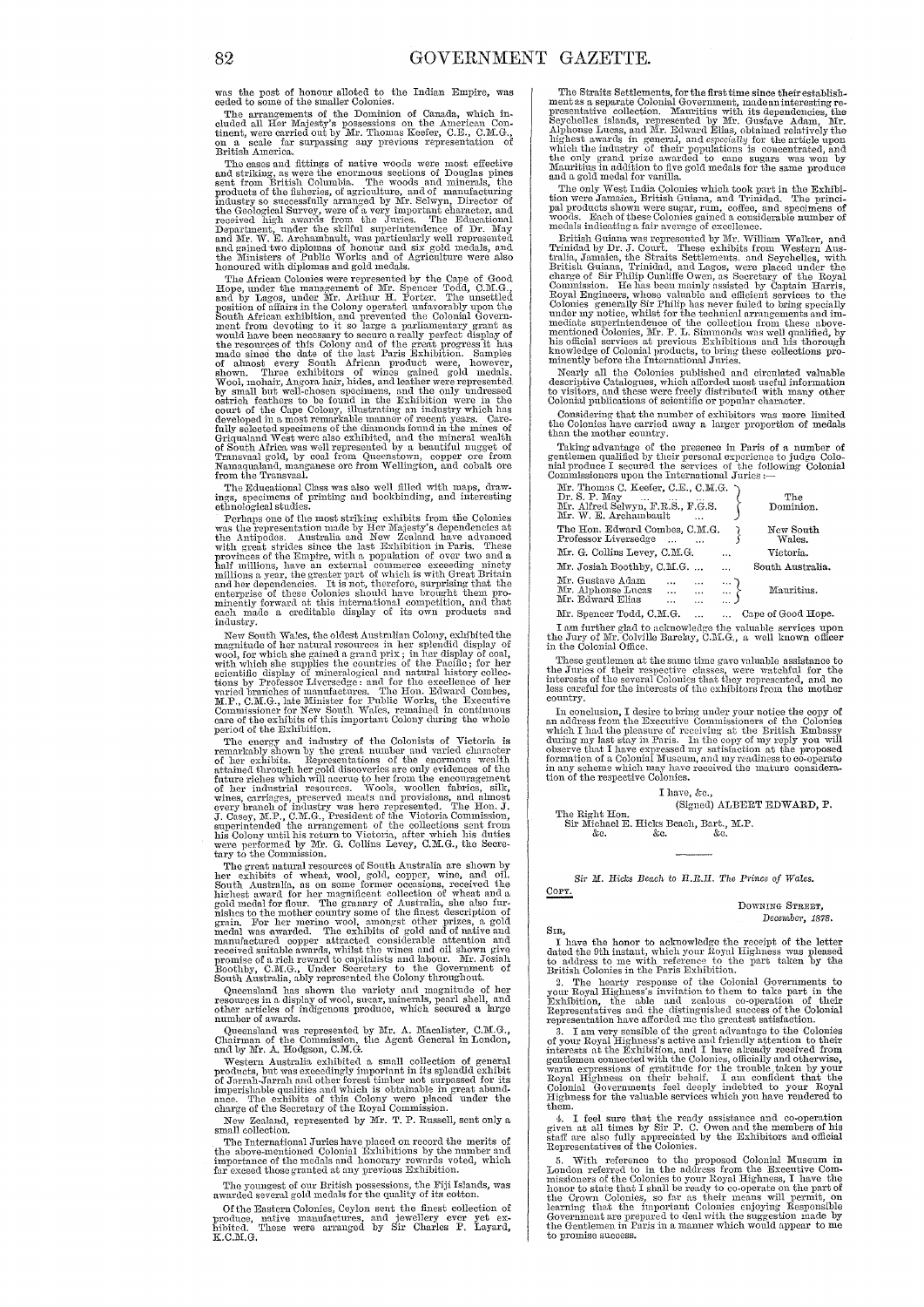6. I shall have much pleasure in transmitting a copy of this correspondence to the Governors of all the Colonies, and in including it among the papers to be presented to Parliament in relation to Her Majesty's Colonial Po

I have, &c.,

His *Royal* Highness *The Prince of* Wales, *K.G.,*  &0., &0., &c. (Signed) M. E. HICKS BEACH.

#### CIRCULAR.

Downing Street, 21st January, 1879.

SIR,-I have the honor to trausmit to you, for information and publication in the Colony under yonr Government, copies of an announcement pub-lished in the *London Gazette,* on the 14th inst., relative to the notices given by the French Government to terminate, on the 1st of January, 1880, the Commercial Treaties now in force between this Country and France.

I have, &c.,<br>M. E. HICKS-BEACH.

The Officer Administering the

Government of Western Australia.

*Extract from* "The London Gazette" of Tuesday, January 14th, 1879.

Foreign Office, January 13th, 1879.

THE Government of France has given notice for the termi-<br>nation of the following Commercial Treaties with this<br>Country:-

The Treaty of Commerce of the 23rd of January, 18GO. Additional Article of 25th of February, 1860. Second Additional Article of 27th of June, 18GO. First Supplementary Convention of 12th of October, 1860. Second Supplementary Convention of 16th November, 1860. Treaty of Commerce and Navigation of 23rd July, 1873. Convention Supplementary to ditto of 24th January, 1874, and Declaration relative to Expertise of 24th January, 1874. This Notice will take effect on the 1st of January, 1880.

*Office of the Centml Board of Edtwation,*   $Perth, 19th$  *March, 1879.* 

THE Central Board has been pleased to approve of the following appointments :-

Mr. CHAS. CONNOLLY to be a member of District Board Edncation, Greenough, *vice* Mr. J. McDermott, resigned.

Rev. THOS. BIRD, and Mr. W. H. GALE to be members of District Board Education, Geraldton, vice Rev. W. S. Worth and Mr. G. Baston, resigned.

Rev. JOSEPH ODGERS to be a member of District Board Education, Fremantle, vice Rev. Joseph Johnston, resigned.

CHAS. H. CLIFTON,

Secretary.

#### *Land and SU1'vey Office, Perth,*

24th March, 1879. OW for sale at this Office, price two shillings and sixpence each, Photolithographed Plans of the undermentioned Townships, &c.

Augusta, Bunbury, Busselton, Gingin, Guildford, Newcastle, Northam, Northampton, Toodyay, and Butchers' Inlet (Cossack).

> MALCOLM FRASER. Surveyor General.

No. 3U-C.S.O.

#### *Colonial Secretary's Office, Perth, 27th March, 1879.*

Excellency The Governor directs the publication of the following General Abstract of the Average Amount of the Liabilities and Assets of the National Bank of Australasia, for the Corporation generally, for the Quarter ended 31st December, 1878.

By His Excellency's Command,

ROGER TUCKFD. GOLDSWORTHY, Colonial Secretary.

GENERAL ABSTRACT, showing the Average Amount of the LIABILITIES and AssETS of the NATIONAL BANK OF AUSTRALASIA, for the Corporation generally, taken from the several Weekly Statements during the Quarter, from the 1st October to the 30th December, 1878.

| LIABILITIES.                                                                                                                                                                                                   |  | AMOUNT.                                      |                                            | TOTAL.                                  |          |          | ASSETS.                                                                                                                                                                                                                                                                                                                                                                                                                         | AMOUNT.                     |       | TOTAL.                                                                   |                                              |  |
|----------------------------------------------------------------------------------------------------------------------------------------------------------------------------------------------------------------|--|----------------------------------------------|--------------------------------------------|-----------------------------------------|----------|----------|---------------------------------------------------------------------------------------------------------------------------------------------------------------------------------------------------------------------------------------------------------------------------------------------------------------------------------------------------------------------------------------------------------------------------------|-----------------------------|-------|--------------------------------------------------------------------------|----------------------------------------------|--|
| Not bearing Interest<br>Notes in<br>Circulation<br>Bearing Interest<br>Not bearing Interest<br>Bills in<br>Circulation<br>Bearing Interest<br>Balances due to other Banks<br>(Not bearing Interest<br>Deposits |  | £<br>$\overline{\phantom{a}}$<br>958487 11 1 | s. d.<br>$22 - 22$<br>77.77.77<br>22.22.22 | 303759 18 10<br>6709 16 6<br>29852 13 5 | $f$ s.d. |          | Coined Gold and Silver and other)<br>Coined Metals<br>$100 - 100 - 100$<br>Gold and Silver in Bullion or Bars<br>$\cdots$<br>Government Securities<br>$\ddotsc$<br>Landed Property, Premises, &c.<br>Notes and Bills of other Banks<br>Balances due from other Banks<br>Amount of all Debts due to the Bank.<br>including Notes, Bills of Exchange.<br>and all Stock and Funded Debts of<br>every description, excepting Notes, | £<br>.<br><br>.<br><br><br> | s. d. | £<br>386350 12 8<br>17691<br>25000<br>100881<br>42679 12 4<br>30513 10 2 | s. d.<br>7 1<br>$0\quad 0$<br>0 <sub>9</sub> |  |
| Bearing Interest                                                                                                                                                                                               |  | 1776396 13 2                                 |                                            | 2734884 4                               |          | 3        | Bills and Balances due to the said<br>Bank from other Banks                                                                                                                                                                                                                                                                                                                                                                     |                             |       | 3707158 11 1                                                             |                                              |  |
| Total Amount of Liabilities                                                                                                                                                                                    |  |                                              |                                            | 3075206 13                              |          | $\Omega$ | Total amount of Assets                                                                                                                                                                                                                                                                                                                                                                                                          |                             |       | 4310274 14 1                                                             |                                              |  |

Amount of the Capital Stock paid up at the close of the Quarter ended 30th December, 1878 ...... £800,000 Rate of the last Dividend declared to the Shareholders,  $12\frac{1}{2}$  (eent.  $\mathbb{P}$  annum. Rate of the last Dividend declared to the Shareholders,  $12\frac{1}{2}$  went.  $\frac{1}{V}$  annum.<br>Amount of the last Dividend declared .......<br>Amount of the Reserved Profits after declaring such Dividend ......................... *Perth, 25th March, 1879.* JOSEPH SMYTH, Manager.

I, JOSEPH SMYTH, make oath, that to the best of my knowledge and belief, the foregoing Abstract<br>is a true and faithful Account of the Average Amount of Assets and Liabilities of the above Bank for the<br>Corporation generally Statements thereof, kept in pursuance of the provisions of the Ordinance of the 30th Victoriæ, No. 9.

*Sworn before me at Perth, this 25th day of March, 1879.* 

*f* 8. E. BURGES, Justice of the Peace.

JOSEPH SMYTH.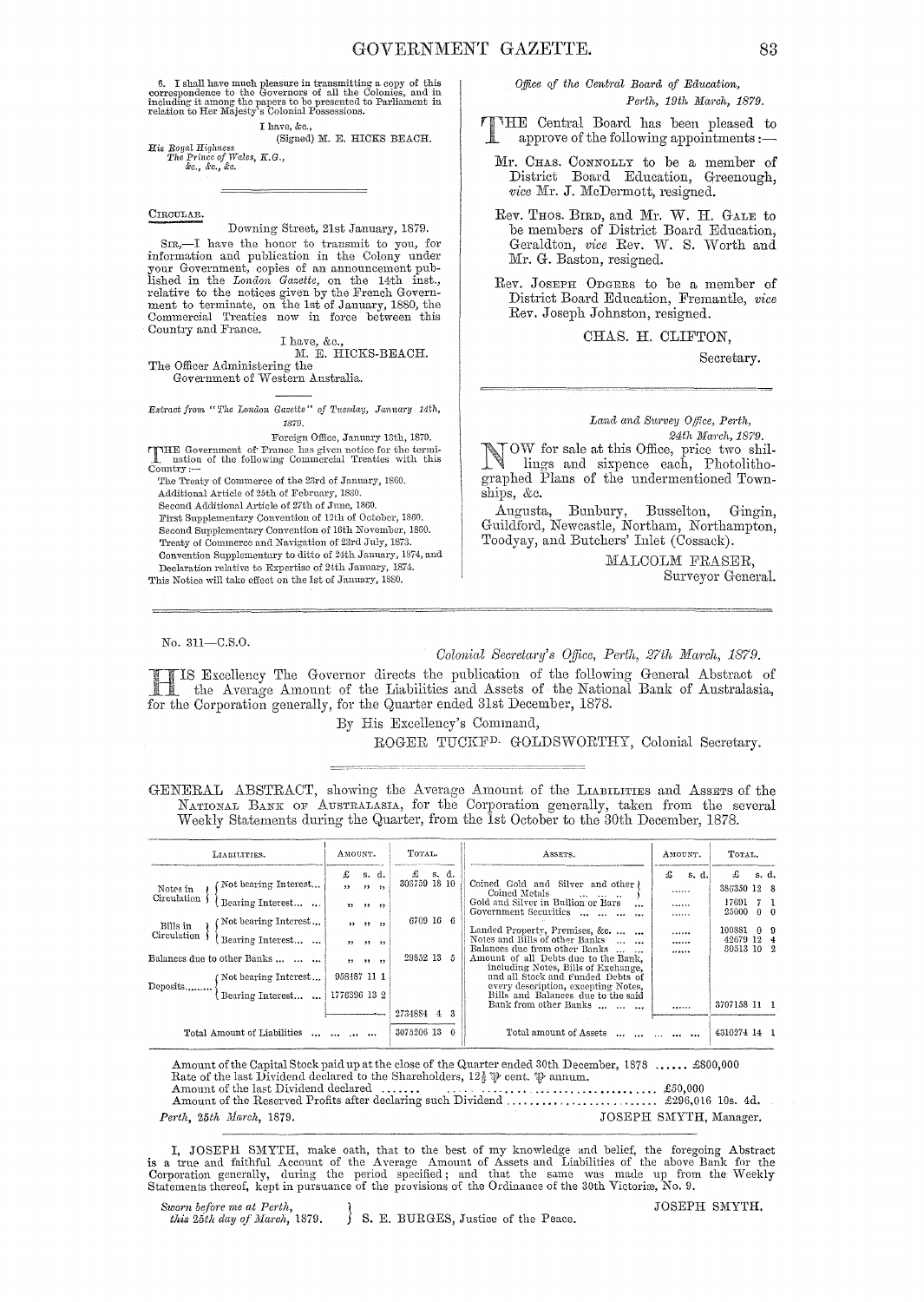## LAND SALES.

*Crown Lands' Office, Perth, 1st April, 1879.*<br>
THE undermentioned Allotments of Land will be offered for Sale, at Public Auction, on the dates and at the places specified in the Schedule below, at one o'clock, p.m.

SCHEDULE.

| Date of Sale. | Place of Sale.        | Description of Lot.             | Number of Lot.        | Quantity.        | Upset Price.          |  |
|---------------|-----------------------|---------------------------------|-----------------------|------------------|-----------------------|--|
|               |                       |                                 |                       | т.<br>р.<br>а.   |                       |  |
| 1879.         |                       |                                 |                       |                  |                       |  |
| April 2       | Bunbury<br>$\cdots$   | Bunbury<br>$\cdots$<br>$\cdots$ | Town $ 319$<br>$\sim$ | $\mathbf{0}$     | $\pounds 7$ 10s.      |  |
| Do.           | Do.<br>$\cdots$       | Do.<br>Do.<br>$\ddotsc$         | 321<br>$\cdots$       | $\Omega$         | Do.                   |  |
| Do.           | <b>Busselton</b><br>. | Do.<br>Busselton                | 66<br>$\cdots$        | 2<br>$\theta$    | £5                    |  |
| April<br>-3   | Northam<br>$\ddotsc$  | Do.<br>Northam                  | 137<br>$\cdots$       | 3 19<br>$\bf{0}$ | $_{\pounds7}$<br>10s. |  |
|               |                       |                                 |                       |                  |                       |  |

MALCOLM FRASER,

Commissioner of Crown Lands.

Western Australia.

# FOREIGN MAILS.

TIME TABLE of Departure and Arrival of Mails via Albany during the Month of April, 1879.

MAILS FOR EUROPE, INDIA, AND CHINA, ETC.

| CLOSE AT              | DAY.        | DATE.    | TIME.  |  |  |
|-----------------------|-------------|----------|--------|--|--|
|                       | (OVERLAND.) |          |        |  |  |
|                       |             |          |        |  |  |
| $\mathrm{Perth}$      | Saturday    | April 19 | 8 p.m. |  |  |
| Fremantle             | Saturday    | April 19 | 6 p.m. |  |  |
| Guildford             | Saturday    | April 19 | 8 a.m. |  |  |
| $\operatorname{York}$ | Wednesday   | April 16 | 3 p.m. |  |  |
| Northam               | Wednesday   | April 16 | 1 p.m. |  |  |
| Newcastle             | Wednesday   | April 16 | 4 p.m. |  |  |
| Geraldton             | Monday      | April 14 | 2 p.m. |  |  |
| Bunbury               | Thursday    | April 17 | 8 a.m. |  |  |
| $V$ asse              | Wednesday   | April 16 | 4 p.m. |  |  |

## MAILS FOR THE AUSTRALIAN COLONIES, ETC.

| CLOSE AT                                                                 | DAY.                                                                   | DATE.                                                                                        | TIME.                                                      |  |  |
|--------------------------------------------------------------------------|------------------------------------------------------------------------|----------------------------------------------------------------------------------------------|------------------------------------------------------------|--|--|
| $\mathrm{Perth}\,\,\ldots\ldots$<br>$\rm \bf Fromant le$<br>Guildford    | (Per "OTWAY.")<br>Tuesday    April<br>Tuesday $\dots$<br>Tuesday       | 1<br>April 1<br>$\mathbf{1}$<br>$_{\rm April}$                                               | Noon.<br>2 p.m.<br>8 a.m.                                  |  |  |
| ${\rm York}$<br>Northam<br>Newcastle<br>Geraldton<br>Bunbury<br>$V$ asse | Saturday<br>Saturday<br>Saturday<br>Saturday<br>Wednesday<br>Wednesday | March 29<br>March 29<br>March 29<br>March 29<br>$\rm April \quad 2$<br>$^{2}$<br>$\rm April$ | 3 p.m.<br>1 p.m.<br>4 p.m.<br>10 a.m.<br>9 p.m.<br>10 p.m. |  |  |
|                                                                          | (OVERLAND.)                                                            |                                                                                              |                                                            |  |  |

| $\mathrm{Perth}$                            | Saturday      | April 12     | Noon.   |  |  |  |  |  |  |
|---------------------------------------------|---------------|--------------|---------|--|--|--|--|--|--|
| Fremantle                                   | Saturday      | April 12     | 10 a.m. |  |  |  |  |  |  |
| Guildford                                   | Saturday      | April 12     | 8 a.m.  |  |  |  |  |  |  |
| $\operatorname{York}$                       | Wednesday     | April<br>-9  | 3 p.m.  |  |  |  |  |  |  |
| Northam                                     | We<br>denedav | April 9      | 1 p.m.  |  |  |  |  |  |  |
| Newcastle                                   | Wednesday     | April<br>- 9 | 4 p.m.  |  |  |  |  |  |  |
| Geraldton                                   | Wednesday     | April<br>2   | 3 p.m.  |  |  |  |  |  |  |
| Bunbury                                     | Thursday      | April 10     | 8 a.m.  |  |  |  |  |  |  |
| $V$ asse                                    | Wednesday     | April 9      | 4 p.m.  |  |  |  |  |  |  |
| LETTERS for Registration must be posted one |               |              |         |  |  |  |  |  |  |

hour before the closing of the Mails.

LATE LETTERS, on payment of a fee of  $6d$ ., may be posted half-an-hour after the closing of the Mails.

NEWSPAPERS must be posted one hour before the closing of the Mails, otherwise they will not be forwarded until the next Mail.

MONEY ORDERS will be issued as under: For the United Kingdom, up to Friday, April 18th, at 11 a.m.

For the Australian Colonies, &c., up to Monday, March 31st, at 11 a.m.

For the Australian Colonies, &c., up to Friday, April 11th, at 11 a.m.

#### Mails from Europe, India, China, &c.,

By the P. & O. Steamer, are due at Albany on Monday, April 21st ; but as she usually arrives several days before her time, the departure of the Mail from Perth is fixed with reference to her anticipated time of arrival; should information be received that this will be later than is expected, the date of making up this Mail will be fixed later, of which due notice will be given.

Mails from the Australian Colonies, &c.,

By P. & O. Steamer, should arrive at Albany on Thursday, the 24th April, and may be expected to be received and delivered in Perth on Sunday evening, the 27th April.

### A. HELMICH,

Postmaster General and General Superintendent of Telegraphs. General Post Office, Perth,  $\}$ 

24th March, 1879.

#### The Bankruptey Act, 1871.

IN THE SUPREME COURT.

In the matter of Thomas William Mews the younger, of *Fremantle, Boatbuilder, a Bankrupt.*<br> **AWRENCE HENDERSON** of Fremantle, Com-

L AWRENCE HENDERSON of Fremantle, Com-mission Agent, has been appointed Trustee of the property of the Bankrupt. The Court has appointed the public examination of the Bankrupt to take place at the Supreme Court House, Perth, on the thirty first day of March, 1879, at eleven of the clock in the fore-

day of March, 1879, at eleven of the clock in the fore-<br>noon. All persons having in their possession any of the<br>effects of the Bankrupt, must deliver them to the Trustee, and all debts due to the Bankrupt must be paid to the Trustee. Creditors who have not yet proved their debts, must forward their proofs of debt to the Trustee.

|        | Dated this seventeenth day of March, 1879. |
|--------|--------------------------------------------|
| (L.S.) | JAMES COWAN,                               |
|        | Registrar.                                 |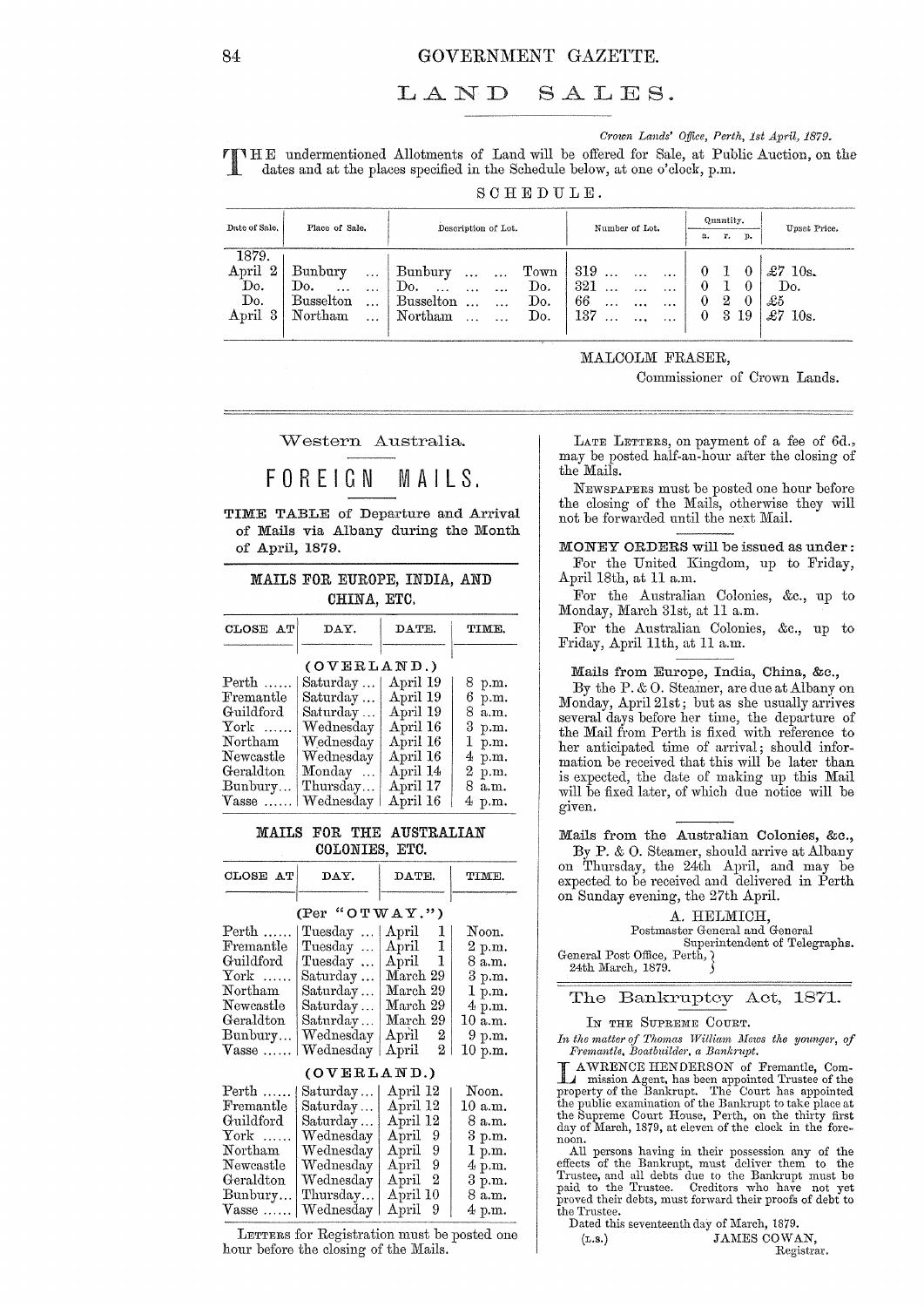## WESTERN AUSTRALIAN RAILWAYS,

## EASTERN LINE.

(FIRST SECTION.)  $Department of Public Works,$ *Perth, Brd December, 1878.* 

**TTENDERS** will be received at this Office up to noon on Monday, the 21st April 1270 to noon on Monday, the 21st April, 1879, for the construction of a Line of Railway between the Port of Fremantle and Guildford, being a distance of 20 miles or thereabouts.

Plans and Specification can be seen at this Offiee on and after Monday, the 20th January, and at Melbourne and Adelaide at a place and  $% \alpha$ on a date which will be duly announced.

Printed Specifications will be obtainable at Three Guineas each.

Each Tender must be accompanied by a Bank Deposit Receipt for £1,000, in favor of the Commissioner of Railways.

The Government do not bind themselves to accept the lowest or any Tender.

Contractors tendering for the first section of the above Railway, in accordance with the Plans, Specifications, and General Conditions, are at liberty to send in any additional tender, stating terms upon which they would undertake to complete the works in any less period than that specified.

> JAS. H. THOMAS, Commissioner of Railways.

#### *Comptroll81·>* s *Qffice, Jiltemantle, 29th }Iarch, 1879.*

CERTIFICATES of Freedom have been issued to the undermentioned convicts, whose sentences have expired:-

Reg. No. 7298 Robert F. Willman

" 8602 John Jackson

9698 Jeremiah Corbett

HIS Excellency The Governor has been pleased to revoke the Tickets-of-Leave of the undermentioned Convicts:-

Reg. No. 7673 Benjamin Davies

" 9865 William Scanh 10108 Henry Abbott

> JOHN F. STONE, Comptroller.

## NOTIOE.

NOTICE is hereby given, for the informa-<br>tion of the public, that from this date and henceforward, Money Orders will be issued at the Post Office, Albany, on the Money Order Offices of the undermentioned Colonies, viz. :-

South Australia, Victoria, New South Wales, Queensland, Tasmania, and New Zealand.

A. HELMICH, Postmaster-General, and General Superintendent of Telegraphs.

General Post Office, Perth, 18th March, 1879.

## Bents for Crown Lands.

Cro~vn *Lands' Office,*   $Perth$ , 28th February, 1879.

TIHE attention of the public is drawn to the following regulation  $:$ 

All annual rents, except rents for mineral lands which are payable on the first of January, are to be paid in advance on the first day of March in each year; licenses or leases from time to time granted during the year, may be dated as from the first day of January and the first day of July; the proportion in this case that is to be charged for the portion of the first year shall be so calculated, but no period less than one-half of a year shall be allowed, the rent being always calculated as from the first of January to the thirty-first of December. Failure of payment of rent shall forfeit all right to the land and the improvements thereon; and all applications for renewal of licenses must be deposited at the Land Office on or before the last day of January in each year. Except when fresh applications are being dealt with, no application will in future be made for payment of rent from the Treasury or any of its branches.

## MALCOLM FRASER.

Commissioner of Crown Lands.

### ELECTORAL DISTRICT OF PERTH.

list of' electors for the district may be perused at the office of the undersigned, from the 10th to the 24th April next.

Persons desiring to have their names inserted on the Electoral List, must apply on or before 10th April. Objections to voters to be made in prescribed form, on or before the 24th April.

The Court of Petty Sessions, for the revision of the Electoral List, will be held at the Police Court, Perth, on Wednesday, the 14th day of May next, at 11 a.m.

> JOHN ADAM, Clerk to Magistrates.

Perth, 26th March, 1879.

## NOTIOE.

NOTICE is hereby given that all persons desirous of having their names inserted on the Electoral Roll for the District of Vasse mnst apply personally or otherwise to the Clerk to the Magistrates, on or before the 10th April next.

All objections to names on the Electoral Roll must be sent in on or before the 24th April next.

A Special Session of the Justices for the revision of the Electoral Roll of the District of Vasse, will be holden on Friday, 16th May next, at 10 a.m.

> J. S. HARRIS, Resident Magistrate.

Resident Magistrate's Office,  $\overline{\phantom{a}}$ Vasse, 25th March, 1879.